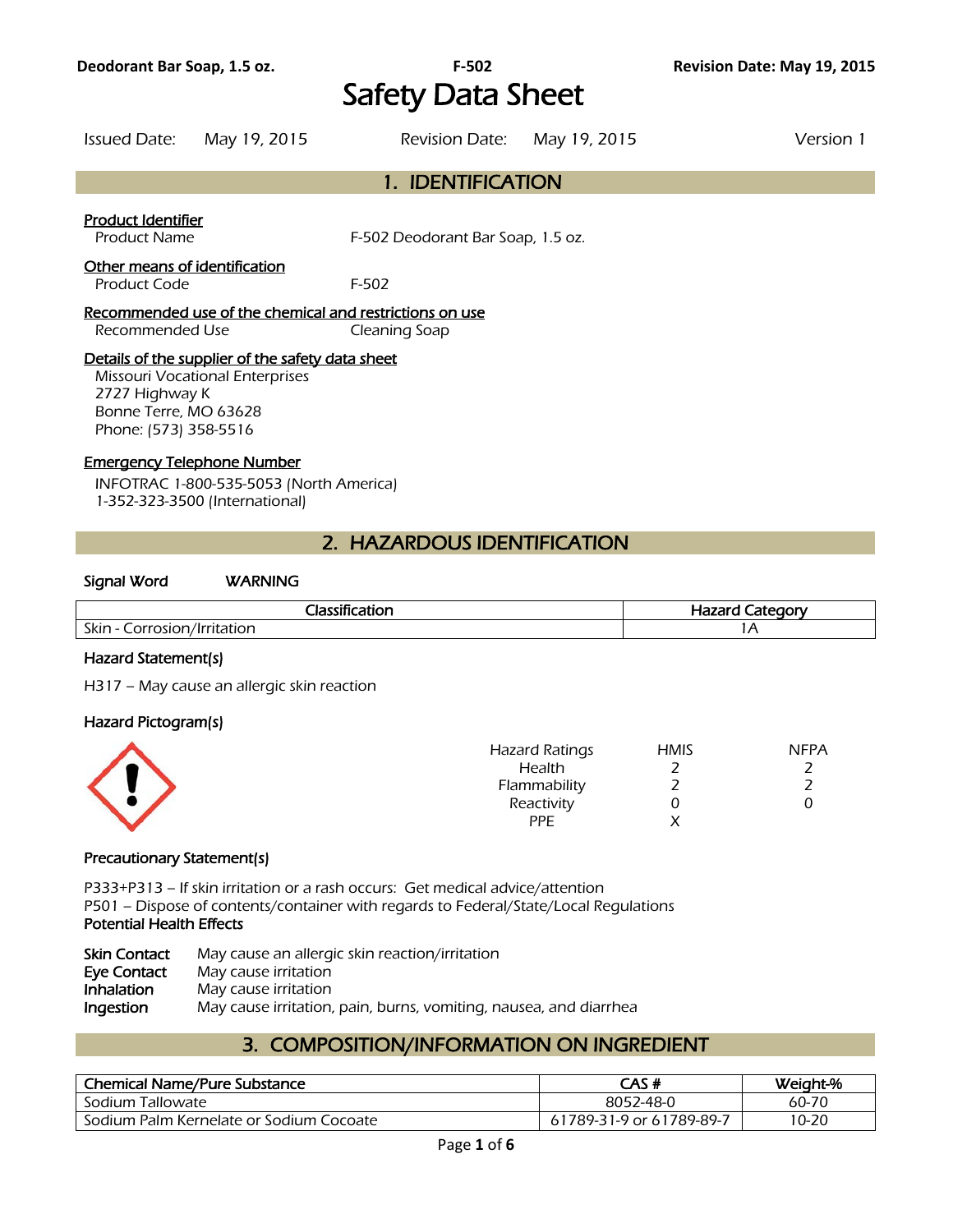| Deodorant Bar Soap, 1.5 oz. | $F-502$ |               | Revision Date: May 19, 2015 |
|-----------------------------|---------|---------------|-----------------------------|
| Water                       |         | 7732-18-5     | $10 - 20$                   |
| Glycerin                    |         | $56 - 81 - 5$ | $5 - 10$                    |
| Pentasodium Pentetate       |         | $140-01-2$    |                             |
| Sodium Chloride             |         | 7647-14-5     |                             |
| Tetrasodium Etidronate      |         | 3794-83-0     |                             |
| Dial Type Fragrance         |         | Proprietary   |                             |

\*\*If Chemical Name/CAS No is "proprietary" and/or Weight-% is listed as a range, the specific chemical identity and/or percentage of composition has been withheld as a trade secret.

## 4. FIRST-AID MEASURES

| General Advice      | If you feel unwell, seek medical advice (show label where possible).                                                                                              |
|---------------------|-------------------------------------------------------------------------------------------------------------------------------------------------------------------|
| Eye Contact         | Remove contact lenses. Immediately flush eyes with water for at least 15 minutes while<br>holding eyelids open. Get medical attention if irritation persists.     |
| <b>Skin Contact</b> | Immediately flush with water. Wash contaminated areas with soap and water. If irritation<br>persists, seek medical attention.                                     |
| <b>Inhalation</b>   | Move exposed person to fresh air and rest in a comfortable position. If irritation persists,<br>seek medical attention.                                           |
| Ingestion           | Never give anything by mouth to an unconscious person or convulsive person. Rinse<br>mouth with water. Do NOT induce vomiting. Get medical attention immediately. |

## Most important symptoms and effects

Direct contact with eyes may cause temporary irritation.

## 5. FIRE-FIGHTING MEASURES

## Extinguishing Media

Suitable Extinguishing Media: Dry chemicals, foam, or carbon dioxide. Unsuitable Extinguishing Media: Not available.

## Specific Hazards Arising from the Chemical

Not available.

## Protective equipment and precautions for firefighters

 Self-contained breathing apparatus and full protective clothing must be worn in case of fire. Containers exposed to heat from fire should be cooled with water to prevent vapor pressure build-up which could result in container rupture.

## 6. ACCIDENTAL RELEASE MEASURES

# Personal precautions, protective equipment and emergency procedures **Personal precautions** No special precautions are necessary beyond normal good hygiene practices. **Environmental precautions** No special environmental precautions required. Methods and material for containment and clean up Methods for Containment Prevent further leakage or spillage if safe to do so. Methods for Clean up Sweep up and place into a proper container for disposal. See section 13 for Disposal considerations.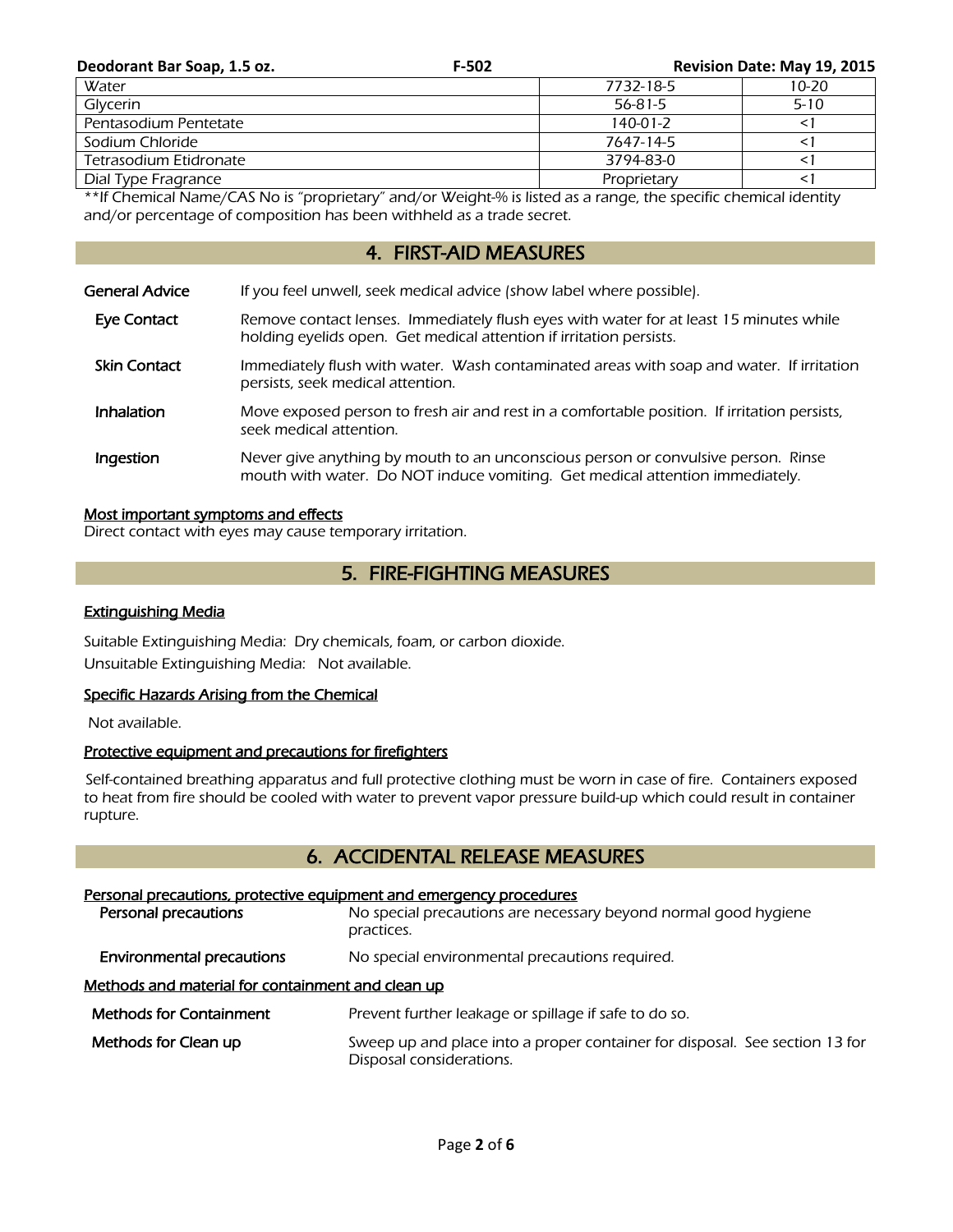#### Precautions for safe handling

Keep this product from heat, sparks, or open flame. Avoid contact with skin and eyes. Wash thoroughly after handling. Wash hands before eating, drinking, smoking, or using toilet facilities. As with all chemicals, good industrial hygiene practices should be followed when handling this material.

#### Conditions for safe storage, including any incompatibilities

DO NOT CONTAMINATE WATER, FOOD OR FEED BY STORAGE OR DISPOSAL. Keep the container tightly closed and in a cool, well-ventilated place. Keep away from moisture.

# 8. EXPOSURE CONTROLS/PERSONAL PROTECTION

#### Exposure Guidelines

| Chemical Name          | <b>ACGIH, TLV</b> | OSHA, PEL                                                                  | Carcinogen |
|------------------------|-------------------|----------------------------------------------------------------------------|------------|
| Glycerin (CAS 56-81-5) | N/A               | 5 mg/m <sup>3</sup> Respirable Fraction<br>15 mg/m <sup>2</sup> Total Dust | N/A        |

#### Appropriate engineering controls

| <b>Engineering Controls</b>           | Use only in well- ventilated areas. Local exhaust is suggested for use, where<br>possible, in enclosed or confined spaces.       |
|---------------------------------------|----------------------------------------------------------------------------------------------------------------------------------|
|                                       | Individual protection measures, such as personal protective equipment                                                            |
| Eye/Face Protection                   | Safety glasses wit side shields or chemical goggles.                                                                             |
| Skin and Body Protection              | Use chemical resistant gloves                                                                                                    |
| <b>Respiratory Protection</b>         | Not needed under normal and intended conditions of product use.                                                                  |
| <b>General Hygiene Considerations</b> | Wear appropriate clothing to quard against splashing. Maintain eye wash<br>fountain and quick drench safety shower in work area. |

## 9. PHYSICAL AND CHEMICAL PROPERTIES

## **Appearance**

| <b>Physical State</b><br>Color                                                                                                                                                                                                                                                                                                                                                                 | Solid<br>White                                                                                                                                                                                                            | Odor<br><b>Odor Threshold</b> | Mild Soap<br>Not Determined |
|------------------------------------------------------------------------------------------------------------------------------------------------------------------------------------------------------------------------------------------------------------------------------------------------------------------------------------------------------------------------------------------------|---------------------------------------------------------------------------------------------------------------------------------------------------------------------------------------------------------------------------|-------------------------------|-----------------------------|
| <b>Property</b>                                                                                                                                                                                                                                                                                                                                                                                | <b>Values</b>                                                                                                                                                                                                             |                               | Remarks - Method            |
| рH<br>Melting Point/Freezing Point<br>Boiling Point/Boiling Range<br><b>Flash Point</b><br><b>Evaporation Rate</b><br>Flammability (Solid, Gas)<br><b>Upper Flammability Limits</b><br><b>Lower Flammability Limits</b><br><b>Vapor Pressure</b><br><b>Vapor Density</b><br><b>Specific Gravity</b><br><b>Water Solubility</b><br>Solubility in other solvents<br><b>Partition Coefficient</b> | $9 - 10$<br>Not Available<br>Not Available<br>Not Available<br>Not Available<br>Non-Flammable<br>Not Available<br>Not Available<br>Not Available<br>Not Available<br>1.04<br>Moderately<br>Not Available<br>Not Available |                               | 1% solution                 |
| <b>Auto-ignition Temperature</b>                                                                                                                                                                                                                                                                                                                                                               | Not Available                                                                                                                                                                                                             |                               |                             |
| <b>Decomposition Temperature</b>                                                                                                                                                                                                                                                                                                                                                               | Not Available                                                                                                                                                                                                             |                               |                             |
| <b>Kinematic Viscosity</b>                                                                                                                                                                                                                                                                                                                                                                     | Not Available                                                                                                                                                                                                             |                               |                             |
| <b>Dynamic Viscosity</b>                                                                                                                                                                                                                                                                                                                                                                       | Not Available                                                                                                                                                                                                             |                               |                             |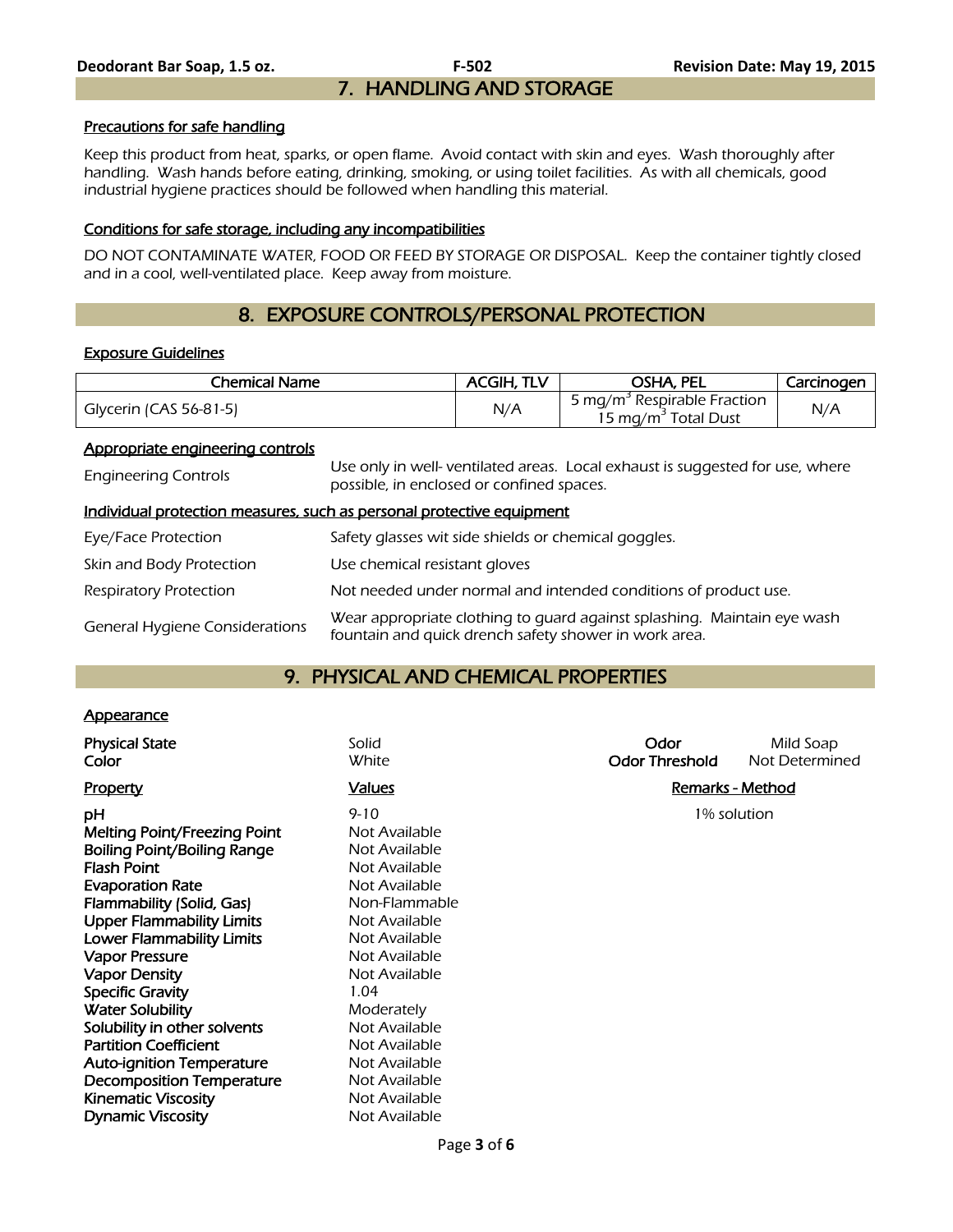## 10. STABILITY AND REACTIVITY

| Reactivity                              | Stable under normal conditions. |
|-----------------------------------------|---------------------------------|
| <b>Chemical Stability</b>               | The product is stable.          |
| <b>Conditions to Avoid</b>              | Not Available                   |
| Incompatible materials                  | Not Available                   |
| <b>Hazardous Decomposition Products</b> | Not Available                   |
| Hazardous Polymerization                | Will not occur.                 |

## 11. TOXICOLOGICAL INFORMATION

| Carcinogenicity |  |
|-----------------|--|
|                 |  |

Not listed as carcinogenic according to IARC, NTP, or OSHA.

#### Information on likely routes of exposure

| Ingestion    | May cause discomfort if swallowed                             |
|--------------|---------------------------------------------------------------|
| Inhalation   | Solid bars: No adverse effects due to inhalation are expected |
| Skin Contact | Prolonged skin contact may cause temporary irritation         |
| Eye Contact  | Direct contact with eyes may cause temporary irritation       |

#### Symptoms related to the physical, chemical, and toxicological characteristics

 Direct contact with eyes may cause temporary irritation. Exposure may cause temporary irritation, redness, or discomfort.

| Information on toxicological effects<br>Acute toxicity<br>Components<br>Sodium Chloride (CAS 7647-14-5)<br>Acute | <b>Species</b>                                        | <b>Test Results</b>      |
|------------------------------------------------------------------------------------------------------------------|-------------------------------------------------------|--------------------------|
| Oral<br>LD50                                                                                                     | Mouse<br>Rat                                          | 4000 mg/kg<br>3000 mg/kg |
| Other<br>LD50                                                                                                    | Mouse                                                 | 2602 mg/kg               |
| <b>Skin Corrosion/Irritation</b>                                                                                 | Prolonged skin contact may cause temporary irritation |                          |

Serious Eye Damage/Irritation Direct contact with eyes may cause temporary irritation Aspiration Hazard **Due to the physical form of this product** it is not an aspiration hazard

## 12. ECOLOGICAL INFORMATION

## Ectotoxicity (Aquatic and Terrestrial)

The product is not classified as environmentally hazardous. However, this does no exclude the possibility that large or frequent spills can have a harmful or damaging effect on the environment.

| Components                          |                                 | <b>Species</b>  | <b>Test Results</b>      |
|-------------------------------------|---------------------------------|-----------------|--------------------------|
| Pentasodium Penetate (CAS 140-01-2) |                                 |                 |                          |
| <b>Aquatic</b>                      |                                 |                 |                          |
| Fish                                | LC50                            | <b>Bluegill</b> | 1005-1250 mg/l, 48 hours |
| Aguatic                             | Sodium Chloride (CAS 7647-14-5) |                 |                          |
|                                     |                                 |                 |                          |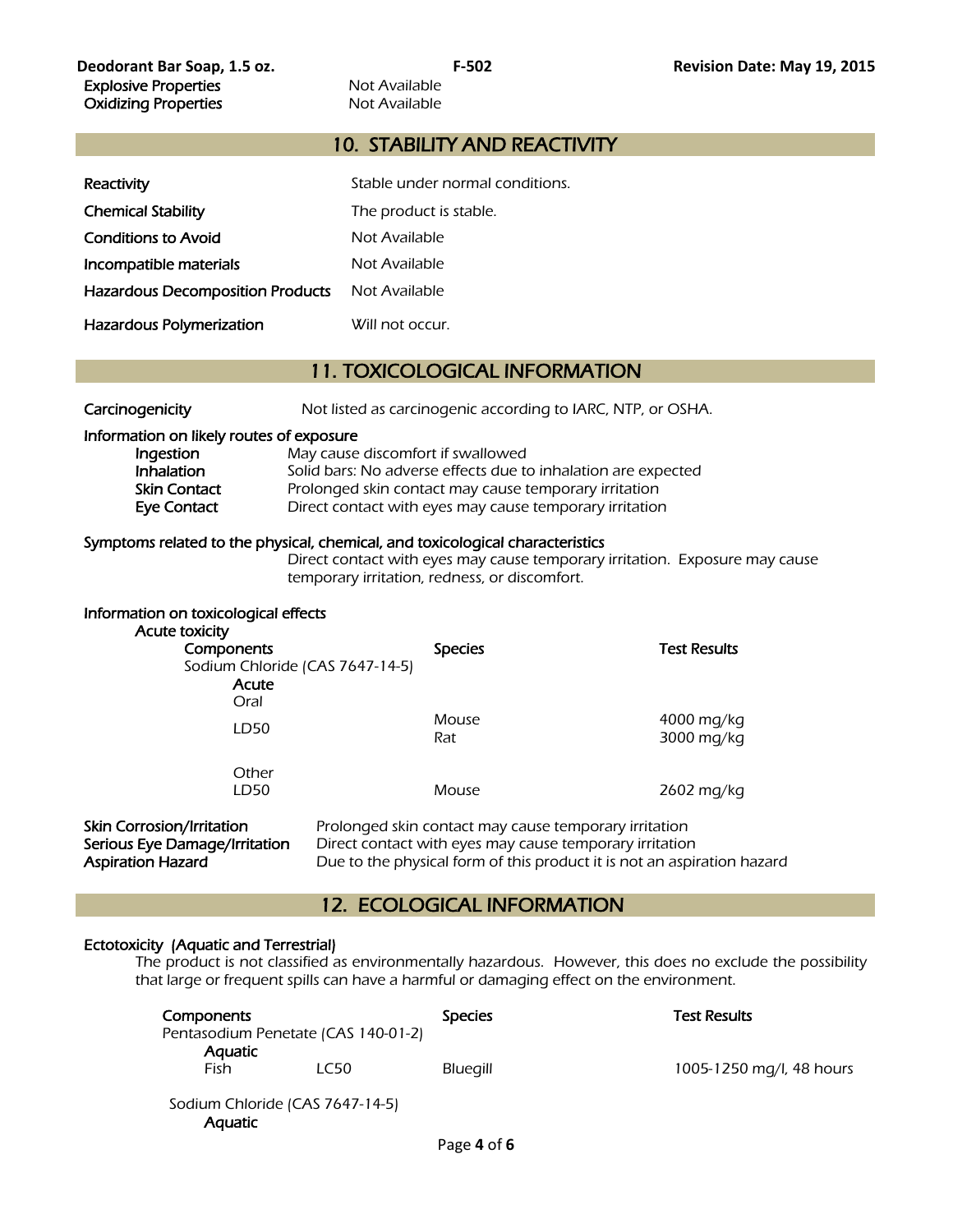**Deodorant Bar Soap, 1.5 oz. F-502 Revision Date: May 19, 2015** Crustacea EC50 Water Flea 340.7-469.2 mg/l, 48 hours Fish LC50 Fathead Minnow 6020-7070 mg/l, 96 hours

## 13. DISPOSAL CONSIDERATIONS

## Container Disposal

Empty container or liner may retain some product residues, this material should be disposed of in a safe manner. Containers or liners should be taken to an approved waste handling site for recycling or disposal.

## Product Disposal

Collect and reclaim any leftover product and dispose of in a sealed container to a licensed waste disposal site. Always dispose of chemical materials in accordance with federal, state, and local regulations.

# 14. TRANSPORT INFORMATION

| <b>Note</b>                | Please see current shipping paper for most up to date shipping information, including<br>exemptions and special circumstances. |  |
|----------------------------|--------------------------------------------------------------------------------------------------------------------------------|--|
| DOT I.D. Number            | Not Available                                                                                                                  |  |
| DOT Proper Shipping Name   | Not Available                                                                                                                  |  |
| <b>DOT Hazard Classes:</b> | Not Available                                                                                                                  |  |
| US DOT                     | Not Available                                                                                                                  |  |
| Road (ADR)                 | Not Available                                                                                                                  |  |
| Air (ICAO/IMDG)            | Not Available                                                                                                                  |  |
| Sea (IMO/IMDG)             | Not Available                                                                                                                  |  |
| Packing Group              | Not Available                                                                                                                  |  |
| <b>DOT Label</b>           | Not Available                                                                                                                  |  |

## 15. REGULATORY INFORMATION

## U.S. Federal Regulations

Not Applicable

## OSHA Hazard Communication Standard (26 CFR 1910.1200)

( ) Hazardous ( X ) Non- Hazardous

## SARA TITLE III

| Extremely Hazardous Substances: None                                   |  |
|------------------------------------------------------------------------|--|
| Section 311/312 (40CFR370) Hazardous Categories:                       |  |
| (X) None () Acute () Chronic () Fire () Pressure () Reactive           |  |
| Contains the following SARA 313 Toxic Release Chemicals: Not Regulated |  |
|                                                                        |  |

## **CERCLA**

CERCLA Regulatory Not Applicable

## US State Regulations

| <b>Massachusetts RTK</b>     | <b>New Jersey RTK</b>        | Pennsylvania RTK            | : Island RTK<br>one. |
|------------------------------|------------------------------|-----------------------------|----------------------|
| 56-81-51<br>cerin IC) ت<br>A | `Arır<br>، الح<br>A<br>56-81 | 56-81.<br>alvc<br>erın<br>A | t Regulated<br>Not   |

## California Prop 65

This product is not known to contain any chemicals currently listed as carcinogens or reproductive toxins.

## **TSCA**

# International Inventories

United States & Puerto Rico

This product complies with the inventory requirements administered by the governing countries.